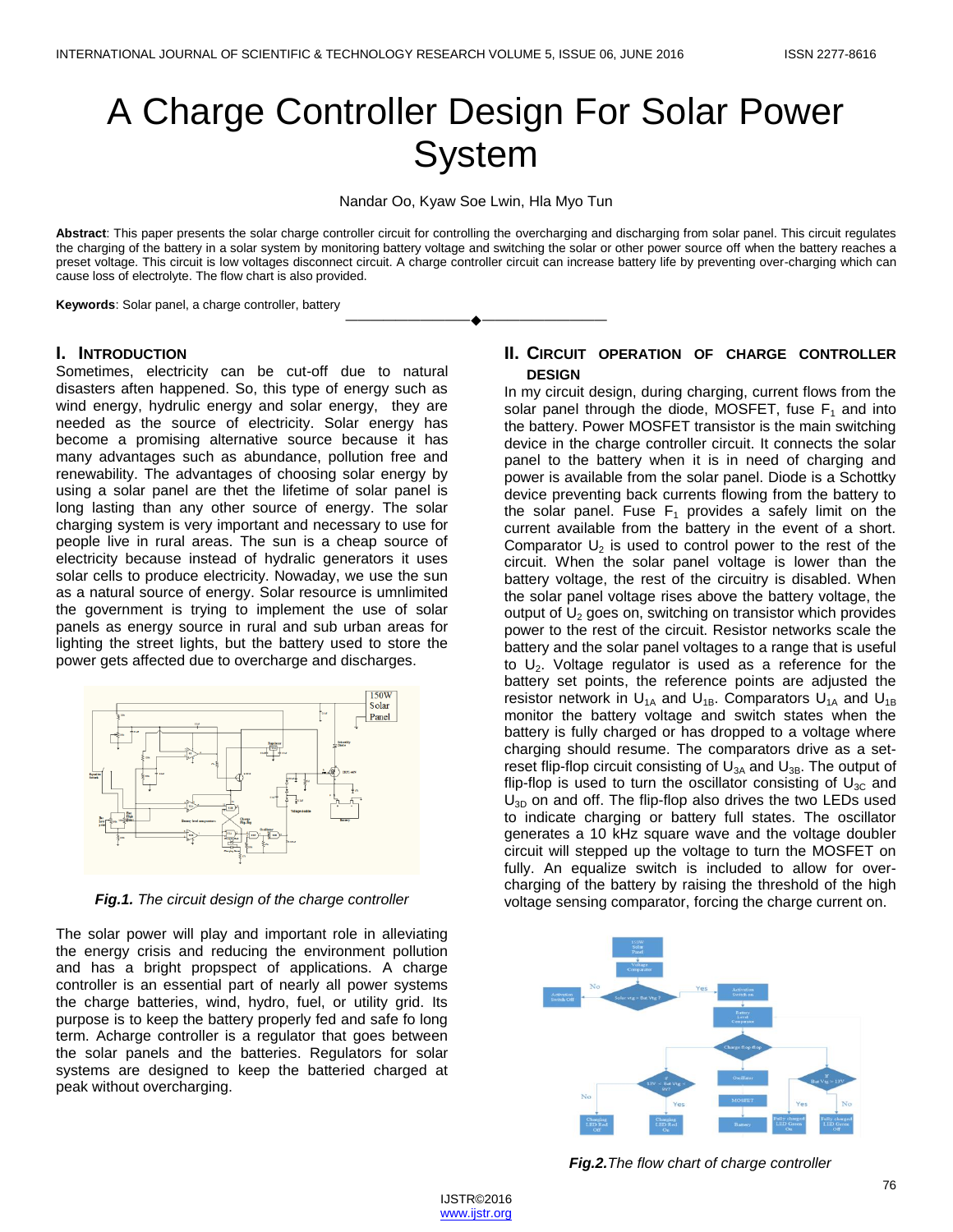# **III.CALCULATION AND SIMULATION**

# **1. Calculation for 741 op-amp**

## **For Inverting pin,**

 $R_1$ =100kΩ,  $R_2$ =100kΩ, +V<sub>bat</sub>=12V

 $\left(-\right)$ vtg= $\frac{100k}{100k+100k} \times 12 = 60$ 

**For Non-inverting pin, When solar panel vtg= 5V,**

 $R_3$ =100kΩ,  $R_4$ =100kΩ

(+)vtg= $\frac{100k}{100k+100k}$ ×5=2.5V

(+)vtg< (-)vtg,

2.5V <6V, **Vout** = 0 V

## **When solar panel vtg= 12V,**

 $(+)$ vtg= $\frac{100k}{100k+100k}$ ×12= 6V

 $(+)$ vtg =  $(-)$ vtg,

 $6V = 6V$ , **Vout** = 0 V



*Fig.3.The simulation result when the output at 5V and 12V*

# **When solar panel vtg= 13.5V,**

 $(+)$ vtg= $\frac{100k}{100k+100k}$ ×13= 6.75V

 $(+)$ vtg>  $(-)$ vtg,

6.75V > 6V, **Vout** = 10.96 V (11V)

# **When solar panel vtg= 13.5V,**

 $(+)$ vtg= $\frac{100k}{100k+100k}$ ×15= 7.5V

(+)vtg> (-)vtg

7.5V >6V, **Vout** = 10.96 V (11V)



*Fig.4.The simulation result when the output at 13.5V and 15V*

**2. Calculation for battery level comparator**

**At the battery low point,**

**Let battery low level point = 9V**

**For upper comparator,**

**Inverting comparator,**

$$
V_{\text{in}}
$$
, (-) pin =4.5V

 $V_{ref}$ , (+) pin=4.8V

 $V_{in}$  <  $V_{ref}$ ,  $V_{out}$  = 1

**For lower comparator,**

**Non-inverting comparator,**

$$
V_{\text{in}}(\text{+})
$$
 pin=4.5V

 $V_{ref}$ , (-) pin=4.8V

 $V_{in}$  <  $V_{ref}$ ,  $V_{out}$  = 0



*Fig.5.The simulation result when the battery level output at low stage= 9V*

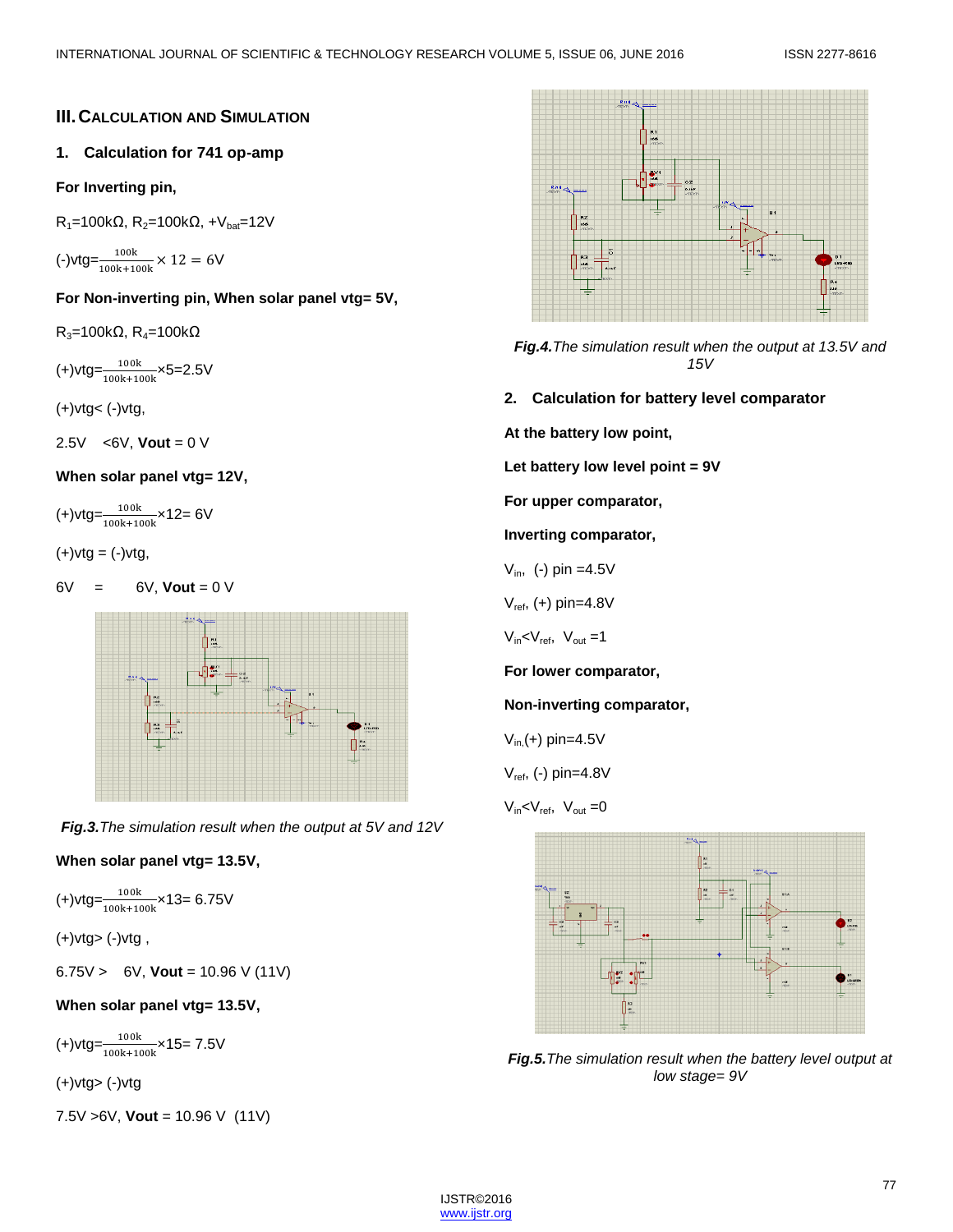

*Fig.6.The simulation result of the flip-flop output at low stage= 9V*

**At the battery high point,**

**Let the battery high level point= 13V**

**For upper comparator,**

**Inverting comparator,**

 $V_{in}$ , (-) pin =6.5V

 $V_{ref}$ , (+) pin=4.8V

 $V_{in} > V_{ref}$ ,  $V_{out} = 0$ 

**For lower comparator,**

## **Non-inverting comparator**

 $V_{in}$  (+) pin=6.5V

 $V_{ref}$ , (-) pin=4.8V

 $V_{in} > V_{ref}$ ,  $V_{out} = 1$ 



*Fig.7.The simulation result when the battery level output at high stage= 13V*



*Fig.8.The simulation result of the flip-flop output at high stage= 13V*

# **3. Calculation for battery level comparator**

R= 47kΩ, 0.001uF

T=2.2RC

**=**2.2 × 47k ×0.001u

**=**0.1ms

$$
F = \frac{1}{T}
$$

$$
= \frac{1}{0.1 \text{m}}
$$

 $= 10$  kHz

# **4. Calculation for MOSFET**

$$
C rate = 70A/H
$$

The desired current  $= 0.1C$  $=0.1\times70$  $=7A$ 

The gate voltage  $=V_G$ The battery voltage  $=V<sub>S</sub>$ The threshold vtg  $=V_T$ 

 $K = \frac{1D}{(VGS - VT)^2} = \frac{7}{(3 - 1)^2}$  $\frac{1}{(3-0)2}$  = 0.78A/V2

where, V<sub>G</sub> = 12V, Vs = 9V  
 
$$
V_{GS} = 12 - 9 = 3V
$$
  
  $V_T = 0V$ 

- When  $V_s = 9.5V$ ,  $V_{GS} = 12 9.5 = 2.5V$  $I_D = k (VGS - VT)^2 = 0.78(2.5 - 0)^2$  $=4.8A$
- When  $V_{\rm S} = 10V$  ,  $V_{\rm GS} = 12$  10 =2V  $I_D = k (VGS - VT)^2 = 0.78(2 - 0)^2$ =3.12A
- When  $V_{\rm S} = 11V$  ,  $V_{\rm GS} = 12$  11=1V  $I_D = k (VGS - VT)^2 = 0.78(1 - 0)^2$